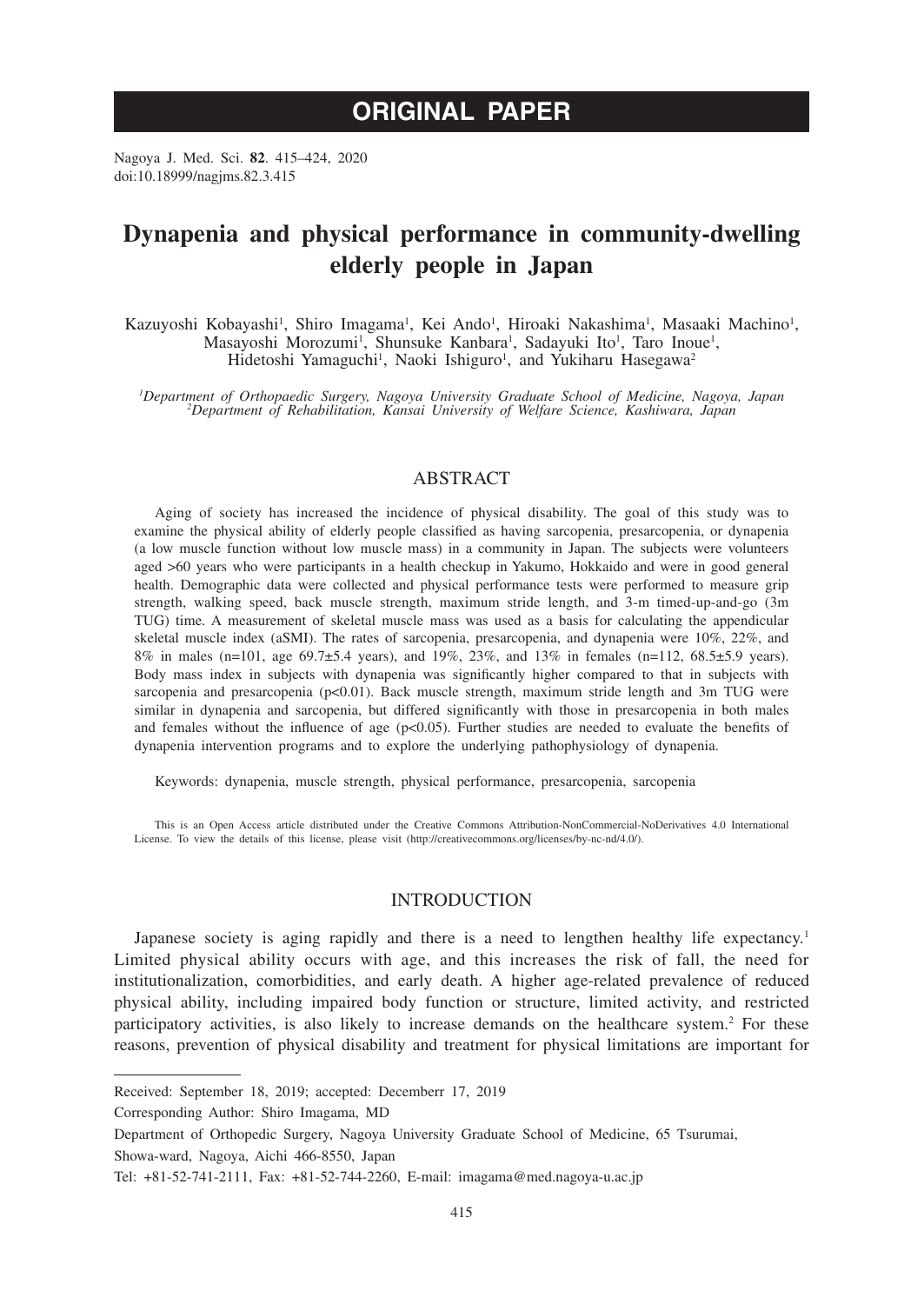public health and healthy aging.

The increase in life expectancy has made prevention of deterioration of muscular function and physical disability an important issue in elderly people. Decreases in muscle mass and muscle strength are strongly affected by age.<sup>3</sup> A decrease in muscle mass starts at around 25 years of age, and further accelerates past the age of 50, with an average decrease of 40% at age 80 compared to age 20.<sup>3</sup> In a longitudinal study of healthy elderly people over 12 years, muscle strength decreased by 1.4 to 25% per year.4 This decrease in muscle mass and function due to aging is referred to as sarcopenia (sarco meaning "muscle" in Greek and penia meaning "loss"), and was first proposed by Rosenberg.<sup>5</sup> Epidemiological studies indicate a high prevalence of sarcopenia in older adults that may be related to high risks for mortality, disabilities, and dependence on others.6-8 Sarcopenia in elderly people has also been linked to a decrease in instrumental activities of daily living (IADL)<sup>9</sup> and limited mobility.<sup>10</sup> A preliminary stage, presarcopenia, which is defined only as a decrease of muscle mass, has also been described.<sup>11,12</sup>

Dynapenia was proposed by Clark et al in 2008 as an age-related decrease of muscle function.13 Dyna refers to "power, strength, or force" and penia to "poverty." Dynapenia is related to an increased risk of functional decline and frailty in older adults independent of neurologic or muscular diseases, and has a high risk for mortality and physical disability.10,13 In a meta-analysis comparing subjects with dynapenia and a robust status, Manini et al found that dynapenia had a relative risk of 2.2 (95% CI: 1.5–3.1) for physical performance or disability.<sup>14</sup> Development of dynapenia is thought to involve morphological factors such as reduced voluntary movements due to neurological factors such as transmission of cerebral excitability and age-related changes. It has also been suggested that muscle atrophy does not have a major effect on muscle weakness, and that muscle loss and muscle weakness are not necessarily related, which suggests that sarcopenia and dynapenia may be conceptually different.<sup>14,15</sup>

There have been few reports focusing on the effect of dynapenia on physical performance, and in particular, there are few studies of physical abilities in Japanese community-dwelling people. Therefore, the purpose of this study was to examine the physical ability of elderly people classified as having sarcopenia, presarcopenia, or dynapenia in a community in Japan, and to establish relationships among these conditions.

## MATERIALS AND METHODS

#### *Participants*

The participants were recruited from people at a basic health checkup provided by a local government in 2016 in the town of Yakumo, which is located in Hokkaido in the north of Japan. This checkup has been held every year for 35 years and most residents attend at five-year intervals. All the participants were volunteers. Specialists in internal medicine, ophthalmology, otolaryngology, urology, psychology, and preventive medicine were present at the checkup, and physical performance tests were performed by orthopedic surgeons. In the current study, which began in 2011, we also examined locomotive syndrome based on examinations of motor function, spine and joint diseases, and osteoporosis, both for examination of health and for exercise guidance.11,16,17 The age, gender, and body mass index (BMI) of the participants are also recorded at the checkup. The inclusion criteria for this study were Japanese people (male and female) aged >60 years who received physical examinations (as described below) in the health checkup. Individuals with severe walking or standing disabilities or central or peripheral nervous system dysfunction were excluded. All participants gave written informed consent. The Institutional Review Board of our institution approved the study protocol and the procedures followed the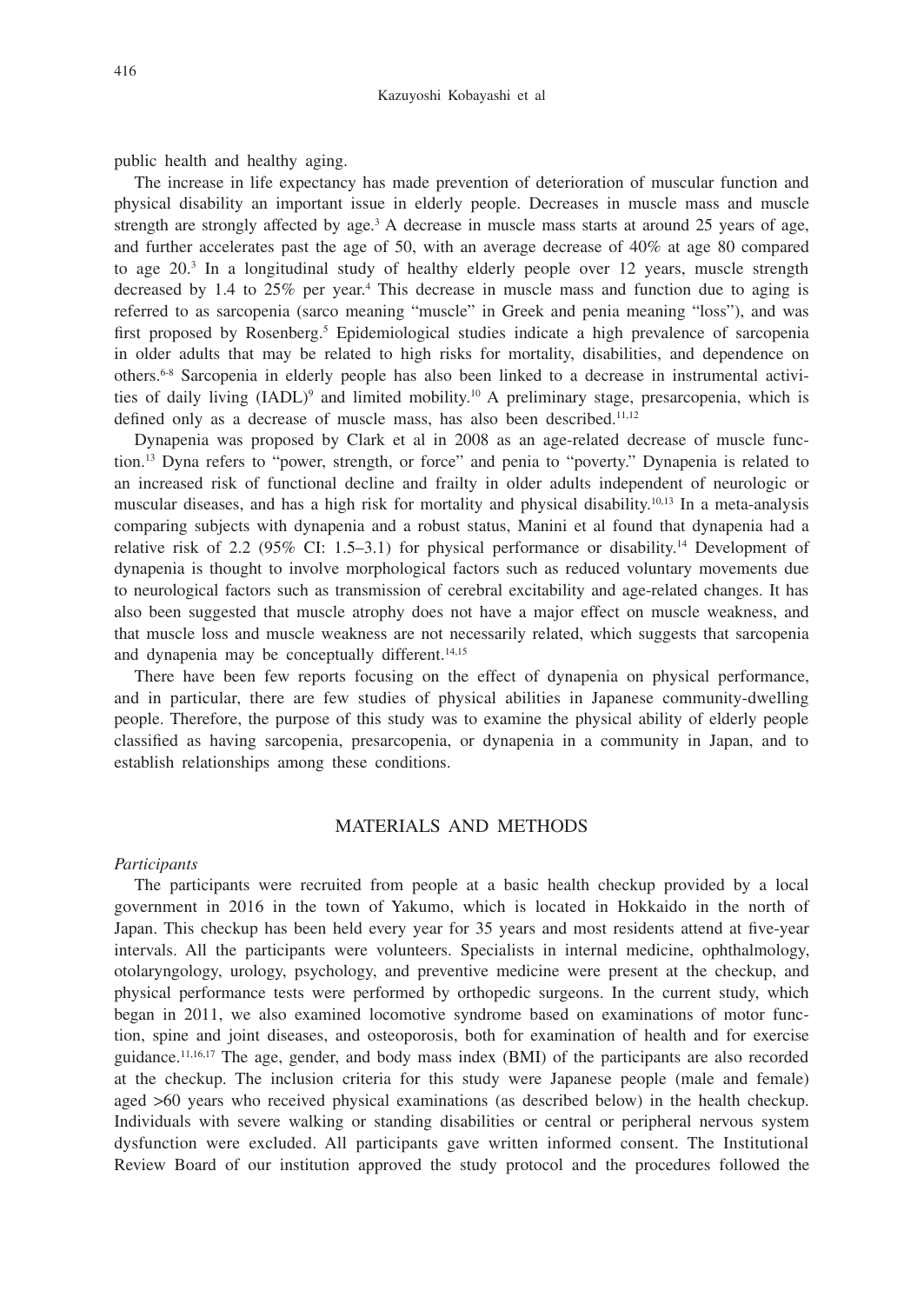principles of the Declaration of Helsinki.

#### *Measurements of physical characteristics and performance*

BMI was calculated as body weight (kg) divided by height<sup>2</sup> ( $m<sup>2</sup>$ ), as an indicator of obesity. Ultrasound was used to measure bone mineral density (BMD) in the calcaneus using a bone densitometer (A1000 Insight, Lunar Corp., Madison, WI, USA), and the % young adult mean (%YAM) was determined. Bioelectrical impedance analysis (BIA) was used for measurement of appendicular skeletal muscle mass (SMM) using an Inbody 770 BIA unit (Inbody Co., Ltd, Seoul, Korea), which uses differences in electric impedance among tissues such as fat, muscle, and bone to measure body composition.18 These data were used to calculate the appendicular skeletal muscle index (aSMI): aSMI = arm and leg SMM (kg) / height<sup>2</sup> (m<sup>2</sup>),<sup>19</sup> which indicates the muscle mass of the extremities. Bilateral grip strength was measured in the standing position as mainly an upper body strength indicator, using a Smedley handgrip dynamometer (Toei Light Co., Saitama, Japan), with the results for two hands (one test each) used to calculate the average grip strength. This parameter is also highly correlated with the strength of the whole body.20 The mobility of the participants was determined based on measurement of their walking speed<sup>5</sup> on a 5-m straight course, on which participants walked once at their fastest pace as an indicator of walking ability and leg strength. The maximal isometric strength of the trunk muscles in a standing posture at 30° lumbar flexion was measured using a digital back muscle strength meter (T.K.K. 5002; Takei Co., Niigata, Japan) for evaluation of back muscle strength as an indicator of muscle strength of the whole body.<sup>21-23</sup> Maximum stride length was measured while standing, with the participants asked to advance their right foot as far as possible, and then bring their left foot to the right foot without their hands touching the floor or their knees. This was repeated with the left foot forward, and the best value was used as the maximum stride as a reflection of lower limb strength.<sup>24</sup> A 3-meter timed-up-and-go (3m TUG) test was used to measure the time required for participants to rise from a standard chair with a 46-cm seat height, walk 3 m, turn around, walk back to the chair, and sit down as indicators of lower limb strength, balance and walking ability.<sup>25</sup> This test was performed twice by each subject, both at maximum pace, and the mean time was used for analysis. All physical measurements were made by 5 orthopedic surgeons.

#### *Definition of sarcopenia, presarcopenia, and dynapenia*

The diagnostic algorithm of the Asian Working Group for Sarcopenia (AWGS) was used to define sarcopenia, based on low muscle function (low physical ability or muscle strength) and low muscle mass. The cutoffs were  $\langle 7.0 \text{ and } \langle 5.7 \text{ kg/m}^2 \rangle$  for low aSMI and  $\langle 26 \text{ and } \langle 18 \text{ kg} \rangle$ for low handgrip strength in males and females, respectively, and that for low gait speed was <0.8 m/s.26 Presarcopenia was defined as low muscle mass without low muscle function,8 and dynapenia as low muscle function without low muscle mass (Figure 1).<sup>27</sup>

#### *Statistical analysis*

Continuous variables are shown as mean  $\pm$  standard deviation (SD), and categorical data as numbers (percentage). Intergroup comparison of continuous variables was performed by Mann-Whitney U test or Student t-test, and categorical data were evaluated by  $\chi$ 2-test or Fisher Exact test. A post hoc Bonferroni test was used to assess significant differences of one group from all other groups. SPSS ver. 23 (SPSS Inc., Chicago, IL, USA) was used for all calculations, and p<0.05 was considered to be significant in all analyses.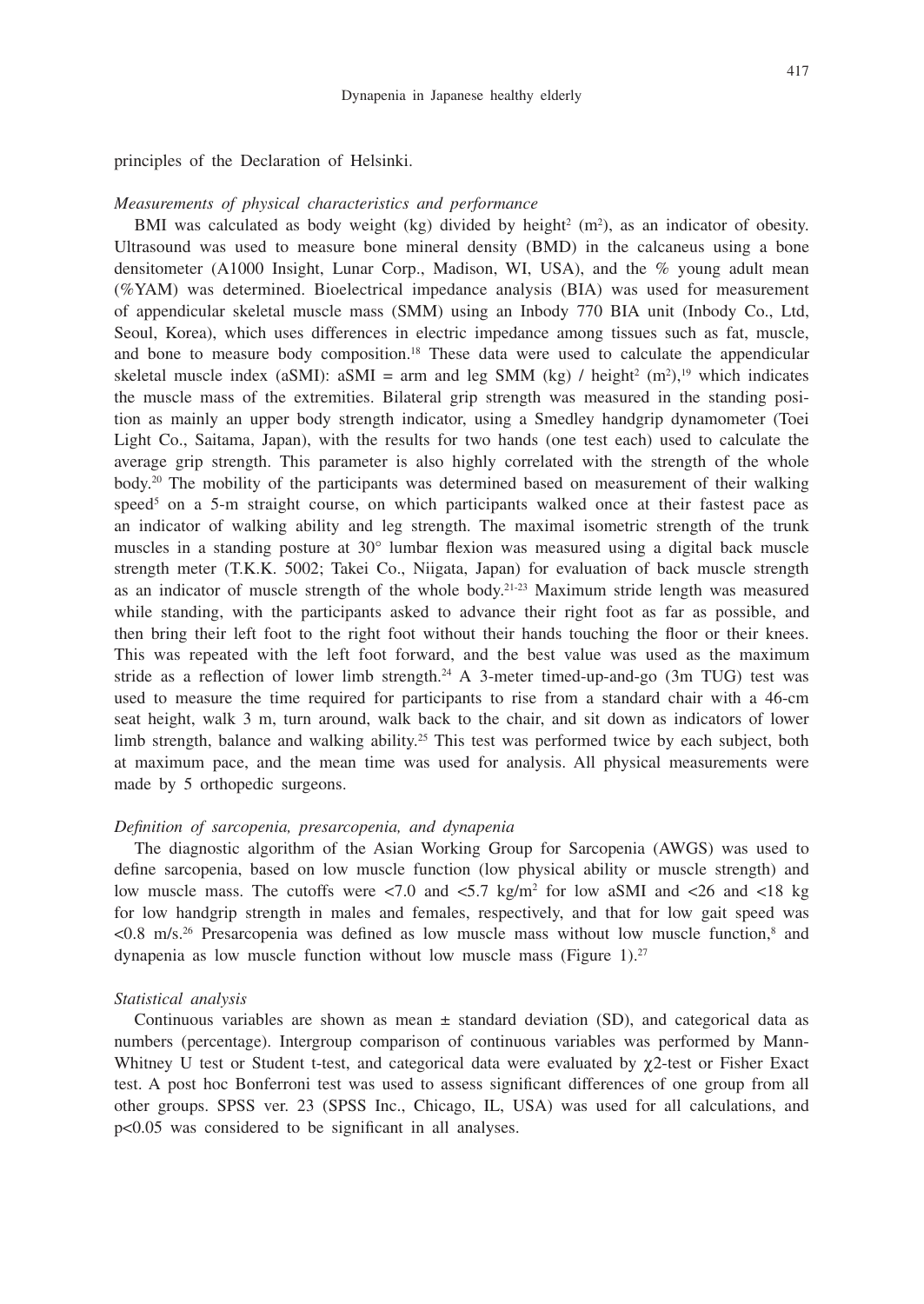

**Figure 1** Algorithm for sarcopenia, presarcopenia, and dynapenia staging. Presarcopenia was defined as normal muscle function with low muscle mass

Dynapenia was defined as low muscle function with normal muscle mass, Sarcopenia was defined as low muscle mass with low muscle function.

#### **RESULTS**

The participants characteristics and other data are shown in Table 1. There were significant differences between males (n=101) and females (n=112) for BMI, BMD, aSMI, grip strength, walking speed, back muscle strength, maximum stride length, and 3m TUG time. The mean ages were 69.7±5.4 years in males and 68.5±5.9 years in females. The rates of sarcopenia, presarcopenia, and dynapenia were  $10\%$  (n=10),  $22\%$  (n=22), and  $8\%$  (n=8) in males, and  $19\%$  $(n=21)$ ,  $23\%$   $(n=26)$ , and  $13\%$   $(n=14)$  in females, respectively (Figure 2).

Among the four groups (sarcopenia, presarcopenia, dynapenia, and normal), participants with sarcopenia, presarcopenia, and dynapenia did not differ significantly in age. However, BMI in both male and females participants with dynapenia was significantly higher than that in participants with sarcopenia and presarcopenia (p<0.01) (Table 2). Back muscle strength, maximum stride length and 3mTUG were similar in participants with dynapenia and sarcopenia, but were significantly different to those with presarcopenia in both males and females without the influence of age (p<0.05) (Table 2). Details for dynapenia for each gender are shown in Table 3. In physical performance, grip strength and back muscle strength were significantly higher in males, but there were no significant differences in walking speed, maximum stride length, and 3mTUG (Table 3). Changes in parameters in the dynapenia group relative to those in the normal group are shown in Figure 3.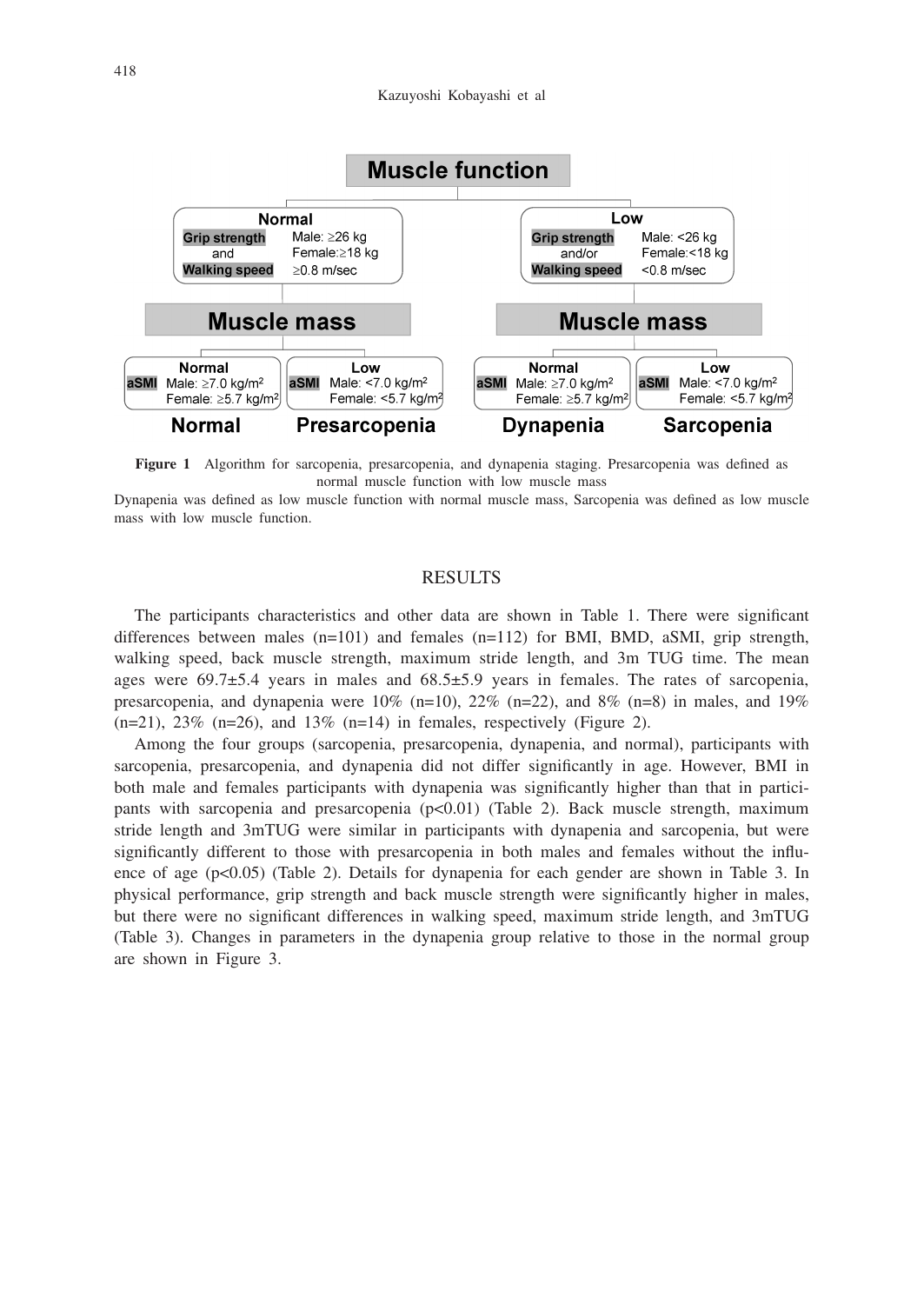| Variable                    | Total            | Male             | Female           | $P$ value |
|-----------------------------|------------------|------------------|------------------|-----------|
|                             | $(n=213)$        | $(n=101)$        | $(n=112)$        |           |
| Demographic data            |                  |                  |                  |           |
| Age (years)                 | $69.1 \pm 5.7$   | $69.7+5.4$       | $68.5 \pm 5.9$   | n.s.      |
| $60-69$ years $(n)$         | 120 $(41\%)$     | 54 (42%)         | 66 (41\%)        | n.s.      |
| $70-79$ years $(n)$         | 77 $(26%)$       | 38 (29%)         | 39 (25%)         | n.s.      |
| $\geq 80$ years (n)         | 16 $(5%)$        | 9(7%)            | 7 $(4%)$         | n.s.      |
| Body mass index $(kg/m2)$   | $23.6 \pm 3.3$   | $24.0 \pm 3.0$   | $23.2 \pm 3.5$   | < 0.05    |
| Bone mineral density (%YAM) | $77.1 \pm 13.9$  | $80.7 \pm 15.2$  | $73.5 \pm 11.7$  | < 0.01    |
| $aSMI$ (kg/m <sup>2</sup> ) | $6.7 \pm 1.0$    | $7.5 \pm 0.8$    | $6.1 \pm 0.7$    | < 0.01    |
| Physical performance        |                  |                  |                  |           |
| Grip strength (kg)          | $26.6 \pm 8.6$   | $33.8 \pm 7.2$   | $20.8 \pm 4.1$   | < 0.01    |
| Walking speed (m/s)         | $1.26 \pm 0.22$  | $1.25 \pm 0.23$  | $1.27 \pm 0.22$  | n.s.      |
| Back muscle strength (kg)   | $66.4 \pm 27.0$  | $85.5 \pm 27.0$  | $51.2 \pm 14.4$  | < 0.01    |
| Maximum stride length (cm)  | $113.7 \pm 13.3$ | $118.1 \pm 14.3$ | $109.6 \pm 10.8$ | < 0.01    |
| $3m$ TUG $(s)$              | $6.4 \pm 1.1$    | $6.3 \pm 1.1$    | $6.5 \pm 1.1$    | n.s.      |

Table 1. Demographic data of the participants (n=213)

Values are expressed as mean  $\pm$  standard deviation or as a number (percentage)

aSMI: appendicular skeletal muscle index

3m TUG: 3m time-up-and-go



**Figure 2** Rates of sarcopenia, presarcopenia, and dynapenia by gender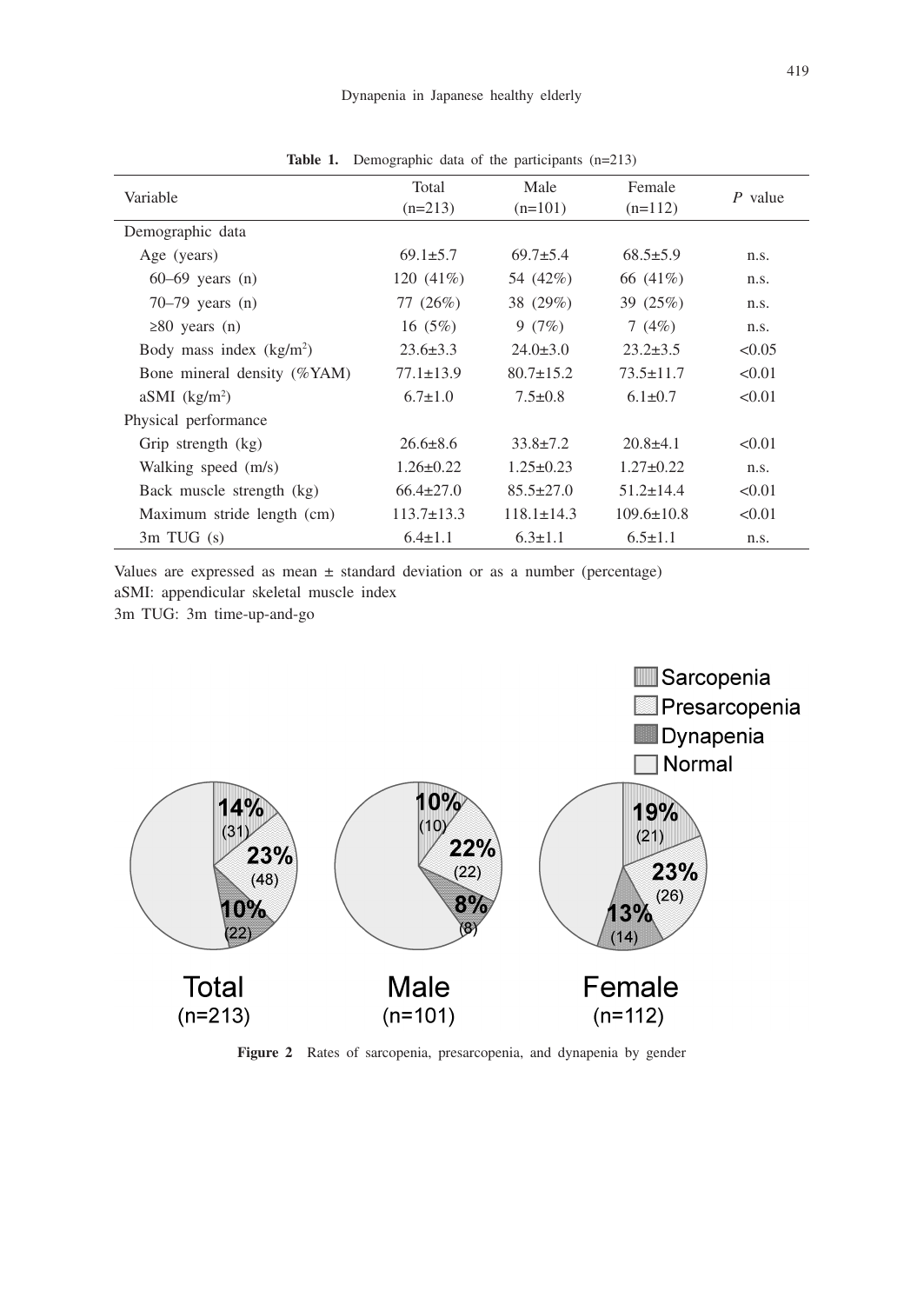| Table 2.                                                                                                |                         | Characteristics of males and females in the sarcopenia, presarcopenia, dynapenia, and normal groups. |                      |                     |                         |                                                                                   |
|---------------------------------------------------------------------------------------------------------|-------------------------|------------------------------------------------------------------------------------------------------|----------------------|---------------------|-------------------------|-----------------------------------------------------------------------------------|
| Variables                                                                                               | Sarcopenia <sup>a</sup> | م<br>Presarcopenia                                                                                   | $\circ$<br>Dynapenia | Normal <sup>d</sup> | <b>ANOVA</b><br>P-value | Post hoc test                                                                     |
| Male (n=101)                                                                                            | $(n=10)$                | $(n=22)$                                                                                             | $(n=8)$              | $(n=61)$            |                         |                                                                                   |
| Demographic data                                                                                        |                         |                                                                                                      |                      |                     |                         |                                                                                   |
| Age (years)                                                                                             | $72.1 + 5.9$            | $70.8 + 7.1$                                                                                         | $71.3 + 4.7$         | $68.7 + 5.1$        | 0.05                    | $d \leq a, b, c$                                                                  |
| Body mass index (kg/m <sup>2</sup> )                                                                    | $21.6 + 2.1$            | $22.0 + 2.9$                                                                                         | $25.2 \pm 2.9$       | $24.9 + 3.2$        | 0.01                    | a, b <c, d<="" td=""></c,>                                                        |
| Bone mineral density (%YAM)                                                                             | $76.7 \pm 14.1$         | $77.1 \pm 11.7$                                                                                      | $75.6 \pm 10.6$      | $83.3 \pm 12.5$     | 0.05                    | a, b, c < d                                                                       |
| aSMI (kg/m <sup>2</sup> )                                                                               | $6.4 + 0.3$             | $6.7 + 0.3$                                                                                          | $7.4 \pm 0.4$        | $7.9 + 0.5$         | 0.01                    | a < b < c < d                                                                     |
| Physical performance                                                                                    |                         |                                                                                                      |                      |                     |                         |                                                                                   |
| Grip strength (kg)                                                                                      | $21.1 + 4.3$            | $30.8 + 2.6$                                                                                         | $22.9 + 3.9$         | 38.4±3.6            | 50.01                   | a, $c < b < d$                                                                    |
| Walking speed (m/s)                                                                                     | $1.07 + 0.23$           | $1.27 + 0.18$                                                                                        | $1.15 \pm 0.17$      | $1.29 + 0.19$       | 0.05                    | a, c <b, d<="" td=""></b,>                                                        |
| Back muscle strength (kg)                                                                               | $55.1 \pm 16.4$         | $5.3 \pm 18.3$                                                                                       | 57.9±9.1             | $97.7 \pm 12.4$     | 0.05                    | a, $c < b < d$                                                                    |
| Maximum stride length (cm)                                                                              | $104.5 \pm 12.1$        | $114.5 \pm 12.7$                                                                                     | $102.5 + 9.8$        | $123.6 \pm 10.1$    | $<0.05$                 | c < b < d<br>a,                                                                   |
| 3m TUG (s)                                                                                              | $7.3 \pm 1.4$           | $6.4 + 1.0$                                                                                          | $7.1 + 1.1$          | $6.0 + 1.2$         | 50.05                   | $\circ$<br>$4 6 6 6 6 6 6 6 6 6 6 6 6 6 6 6 6 6 6 6 6 6 6 6 6 6 6 6 6 6 6 6$<br>d |
| Female (n=112)                                                                                          | $(n=21)$                | $(n=26)$                                                                                             | $(n=14)$             | $(n=51)$            |                         |                                                                                   |
| Demographic data                                                                                        |                         |                                                                                                      |                      |                     |                         |                                                                                   |
| Age (years)                                                                                             | $71.3 + 6.4$            | $70.4 \pm 7.0$                                                                                       | $70.9 + 4.6$         | $65.7 + 5.6$        | 0.05                    | $\langle$ a, b, c<br>d                                                            |
| Body mass index (kg/m <sup>2</sup> )                                                                    | $20.0 + 2.2$            | $20.4 + 2.1$                                                                                         | $24.6 + 2.8$         | $25.6 \pm 1.9$      | $<0.01$                 | $\overline{\phantom{a}}$<br>$a, b \ll c,$                                         |
| Bone mineral density (%YAM)                                                                             | $73.3 + 9.0$            | $72.0 \pm 16.6$                                                                                      | $72.1 \pm 18.5$      | $74.7 \pm 13.2$     | n.s.                    |                                                                                   |
| aSMI $({\rm kg/m^2})$                                                                                   | $5.2 \pm 0.4$           | $5.4 + 0.2$                                                                                          | $6.3 + 0.6$          | $6.8 + 0.5$         | 50.05                   | b <c <d<br="">a,</c>                                                              |
| Physical performance                                                                                    |                         |                                                                                                      |                      |                     |                         |                                                                                   |
| Grip strength (kg)                                                                                      | $14.7 + 3.7$            | $20.3 \pm 1.7$                                                                                       | $16.3 \pm 2.1$       | $24.8 \pm 2.5$      | 50.01                   | a, $c < b < d$                                                                    |
| Walking speed (m/s)                                                                                     | $1.15 \pm 0.25$         | $1.31 \pm 0.23$                                                                                      | $1.20 + 0.19$        | $1.32 \pm 0.24$     | 0.05                    | a, $c < b$ , d                                                                    |
| Back muscle strength (kg)                                                                               | 39.4±11.0               | $50.8 \pm 11.0$                                                                                      | $42.5 \pm 11.3$      | $57.7 \pm 13.6$     | $<0.05$                 | $\epsilon$<br>$\frac{1}{2}$<br>a,                                                 |
| Maximum stride length (cm)                                                                              | $103.5 \pm 14.0$        | $109.7 \pm 10.2$                                                                                     | $101.2 \pm 12.3$     | $11.2 \pm 11.5$     | $<0.05$                 | $\overline{\phantom{a}}$<br>$c \leq b$ ,<br>a,                                    |
| 3m TUG (s)                                                                                              | $6.9 + 1.2$             | $6.5 + 0.9$                                                                                          | $6.8 + 0.9$          | $6.3 + 1.0$         | 0.05                    | <a, c<br="">م<br/>ಕ</a,>                                                          |
| aSMI: appendicular Skeletal Muscle Index<br>Values are expressed as mean ±<br>3m TUG: 3m time-up-and-go |                         | standard deviation or as a number (percentage)                                                       |                      |                     |                         |                                                                                   |

420

## Kazuyoshi Kobayashi et al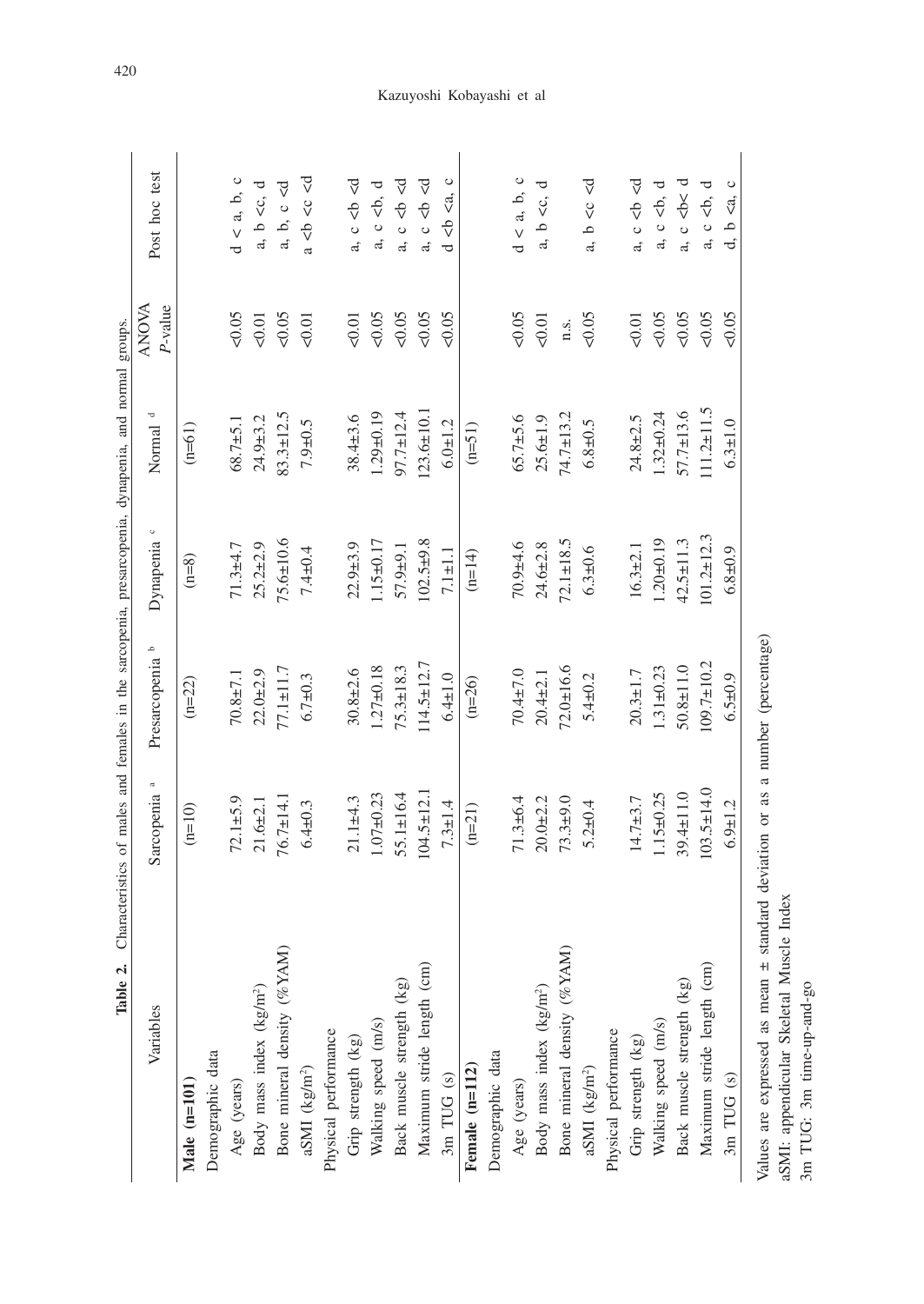|                             | Dynapenia       |                  | $P$ -value |
|-----------------------------|-----------------|------------------|------------|
| Variables                   | Male            | Female           |            |
|                             | $(n=8)$         | $(n=14)$         |            |
| Demographic data            |                 |                  |            |
| Age (years)                 | $71.3 + 4.7$    | $70.9 \pm 4.6$   | n.s.       |
| Body mass index $(kg/m2)$   | $25.2 \pm 2.9$  | $24.6 \pm 2.8$   | < 0.05     |
| Bone mineral density (%YAM) | $75.6 \pm 10.6$ | $72.1 \pm 18.5$  | < 0.05     |
| $aSMI$ (kg/m <sup>2</sup> ) | $7.4 \pm 0.4$   | $6.3 \pm 0.6$    | < 0.05     |
| Physical performance        |                 |                  |            |
| Grip strength (kg)          | $22.9 \pm 3.9$  | $16.3 \pm 2.1$   | < 0.01     |
| Walking speed (m/s)         | $1.15 \pm 0.17$ | $1.20 \pm 0.19$  | n.s.       |
| Back muscle strength (kg)   | $57.9 \pm 9.1$  | $42.5 \pm 11.3$  | < 0.05     |
| Maximum stride length (cm)  | $102.5+9.8$     | $101.2 \pm 12.3$ | n.s.       |
| $3m$ TUG $(s)$              | $7.1 \pm 1.1$   | $6.8 \pm 0.9$    | n.s.       |

**Table 3.** Details for each gender in cases with dynapenia

aSMI: appendicular skeletal muscle index

3m TUG: 3m time-up-and-go



**Figure 3** Percentage change in parameters in the dynapenia group compared to a normalized value of 1 in the normal group

#### DISCUSSION

Ethnicity and physical performance influence the incidence of sarcopenia in a population, with reported rates of 1–29% in community-dwelling people, 14–33% in patients in long-term care, 6–12% in studies with >1000 participants, and 7.5–8.2% in a cross-sectional survey in a Japanese population.<sup>1,28,29</sup> Dynapenia is a significant measure of the decline in muscle strength with aging<sup>13</sup> that is not related to neurologic or muscular diseases. Dynapenia affects movement and fall, and is associated with higher mortality.<sup>30</sup> However, there are few reports on physical performance in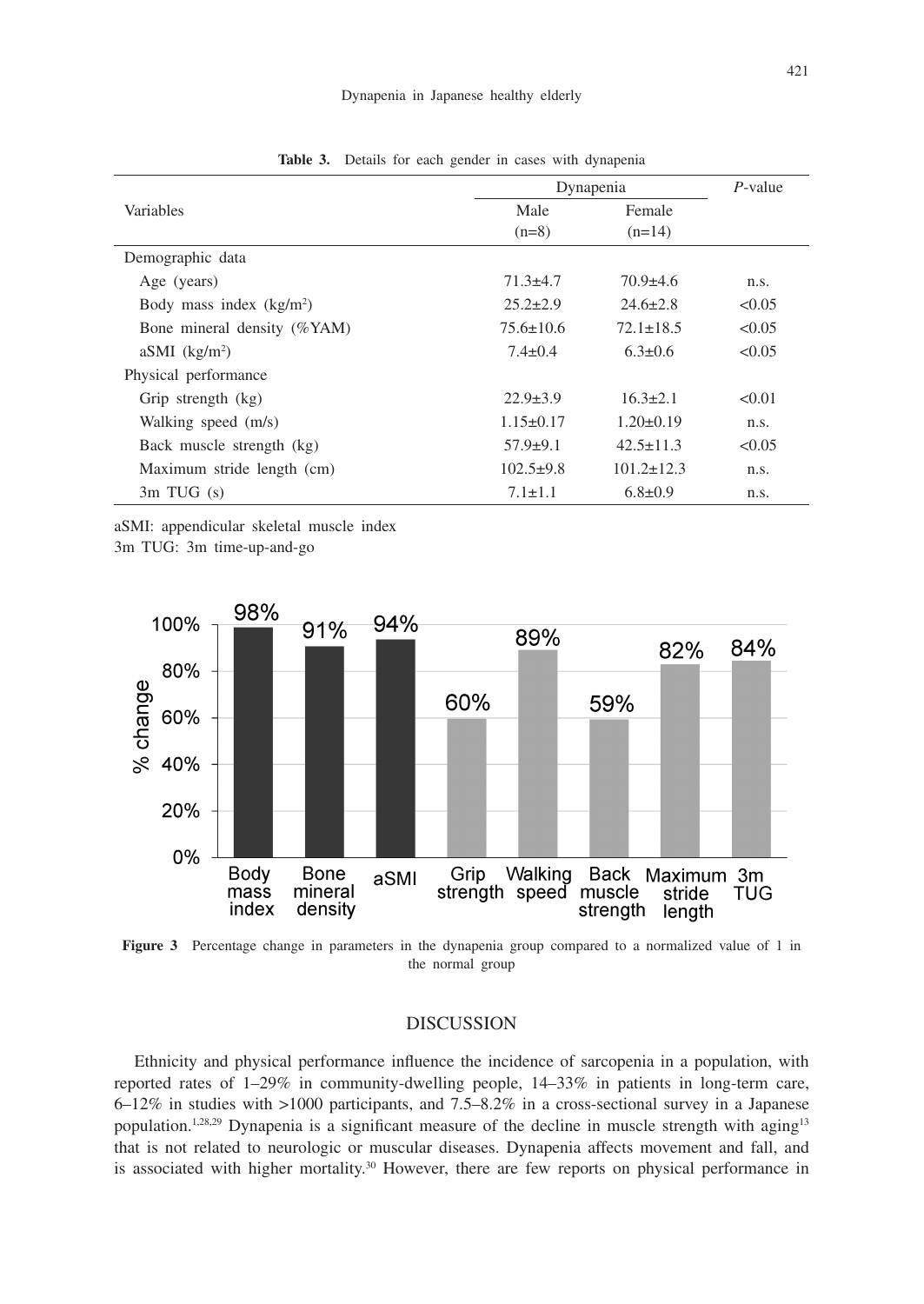participants with dynapenia in elderly Japanese people. In this study, we examined the physical ability of people classified as having sarcopenia, presarcopenia, or dynapenia (a decrease of muscle function due to aging) in elderly people in a community in Japan.

Toyoda et al reported that in patients with spinal disorders, the respective incidences of sarcopenia, dynapenia, and normal stages were 16.4%, 26.7%, and 56.9% in males, and 23.7%, 50.9%, and 25.4% in females.31 In Japanese community-dwelling older adults, Kim et al found rates of sarcopenia of 16.3% in males and 33% in females, and of dynapenia of 33.7% in males and 33.3% in females.<sup>32</sup> In our study, the incidences of sarcopenia, presarcopenia, and dynapenia were  $10\%$ ,  $22\%$ , and  $8\%$  in males, and  $21\%$ ,  $26\%$ , and  $14\%$  in females, respectively, in elderly people in a community in Japan. The lower prevalence in the current study may be because participants lived in a relatively rural area, and most worked in agriculture or fishing. These demographics differ from those of people in urban environments, and the participants were relatively healthy and may have had more interest in their health compared with people from other areas.

Regarding dynapenia, it is understood that muscle weakness is associated with aging, although neuromuscular diseases are excluded; however, cerebral excitability transmission through the spinal cord and age-related changes in the nervous system may also be involved.<sup>1,2</sup> The incidence of dynapenia was lower than that of sarcopenia in males and females, but without a significant difference. Regarding the relationship between sarcopenia and dynapenia, dynapenia is considered to be accompanied by a decrease in physical function and quality of life, similar to sarcopenia.<sup>1,32</sup> However, an age-related study of weight loss and weight gain showed that muscle mass increased but muscle strength weakened in elderly patients with weight gain.14,15 In addition, the decrease in muscle mass and muscle strength associated with aging is not necessarily consistent.<sup>32</sup> These findings suggest that loss of muscle mass and muscle weakness are not necessarily related. Therefore, it is likely that dynapenia will be used regularly and diagnostic criteria will be established. This will allow the relationship and differences with sarcopenia to be further clarified.

In our series, in dynapenia, BMIs of both males and females was significantly higher than those in sarcopenia and presarcopenia. Sarcopenia has been associated with thinness in elderly people, and a survey of elderly Japanese people showed that BMI and body fat percentage were significantly lower in those with sarcopenia than in non-sarcopenia cases.<sup>7,33</sup> Delmonico et al reported that increases in intramuscular fat and intermuscular fat with age were related to muscle weakness.15 These previous studies are consistent with our results. In a comparison of dynapenia by gender, the only significant difference in physical performance between males and females was back muscle strength. Walking speed, maximum stride length, and 3mTUG did not differ significantly by gender. In other words, lower limb movement functions, such as lower limb walking speed and maximum stride, in dynapenia cases had no significant difference by gender. However, physical performance in participants with dynapenia was as low as that in sarcopenia, and was significantly different to that in presarcopenia. Diagnoses of sarcopenia, presarcopenia, and dynapenia were based on grip strength, walking speed, and aSMI. Grip strength is strongly related to the muscles of the lower limb, and in physical performance, grip strength is correlated with walking speed.<sup>34</sup> Even with no loss of muscle mass, a case with only low grip strength could have dynapenia, and the prognosis may be poor. This suggests that intervention in communitydwelling elderly people with a focus on dynapenia and physical performance may be desirable.

In our series, the only significant difference between males and females was found for BMD (Table 2). Many of the male participants had jobs in agriculture or fishing, and this might have caused a significant difference in BMD compared to postmenopausal females. In males, dynapenia may have been associated with worsening BMD, whereas in females this association was not seen because the original BMD baseline was already low. This background may account for the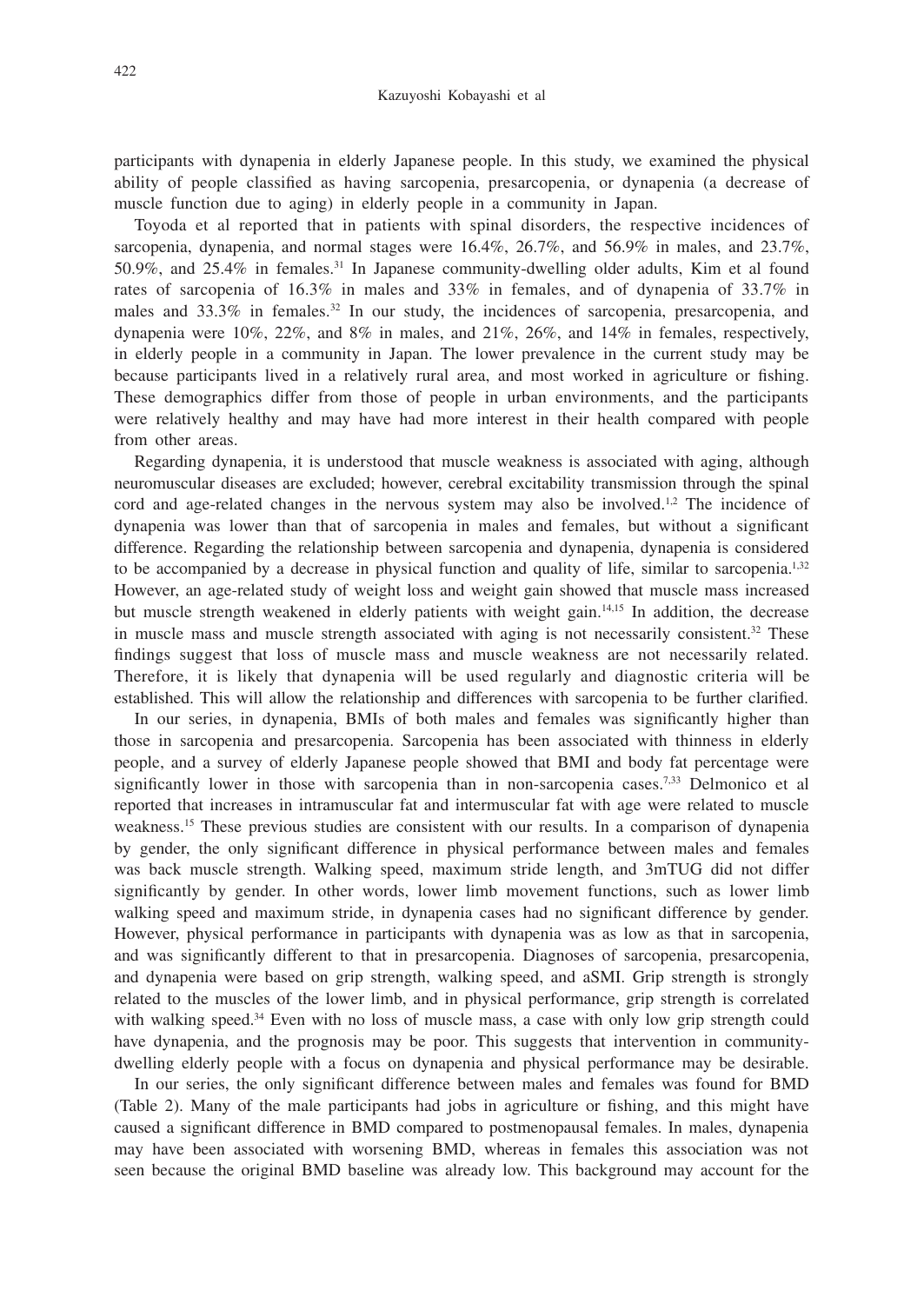significant difference between male and females. An examination of the change in parameters between the participants with dynapenia and normal subjects (Figure 3) showed that walking speed, 3mTUG and maximum stride length were not significantly worse in dynapenia. As well as reflecting lower limb muscle strength, rhese parameters are related to balance, coordination, and joint flexibility, which seem to be relatively well maintained in dynapenia.

There are several limitations in this study. First, there was a relatively small number of participants, and a study in more participants is needed for validation of the results. A larger study could identify different factors related to the three pathologies through further statistical analysis. Second, we defined dynapenia as low muscle function (low grip strength or walking speed) without low muscle mass; however, there are few reports on dynapenia and this condition has not been defined internationally. Third, this study mainly examined certain specific physical performances, but did not include physical abilities such as endurance and balance, and these should ideally be considered in conjunction with surveys on health and ADL. Fourth, BIA does not measure muscle mass directly, in contrast to MRI, and BMI does not consider intramuscular fat; thus, the accuracy of these data is limited. Despite these limitations, awareness of sarcopenia, presarcopenia, and dynapenia is important in an aging society, and dynapenia is especially important as an age-related decrease of muscle function. This condition is related to an increased risk of functional decline and frailty in older adults independent of neurologic or muscular disease, and has a high risk for mortality and physical disability. A longitudinal study is needed to establish the causal relationships among low muscle function, low muscle mass, and physical performance.

In summary, we examined dynapenia and physical performance in community-dwelling elderly people in Japan. Dynapenia is especially important as an age-related decrease of muscle function. Thus, we conclude that back muscle strength, maximum stride length and 3m TUG are similar in dynapenia and sarcopenia, but differ significantly from those in presarcopenia in both males and females, without the influence of age.

#### DISCLOSURE STATEMENT

None of the authors have a conflict of interest regarding the work in the manuscript.

#### **REFERENCES**

- 1. Iwamura M, Kanauchi M. A cross-sectional study of the association between dynapenia and higher-level functional capacity in daily living in community-dwelling older adults in Japan. *BMC Geriatr*. 2017;17:1.
- 2. Tieland M, Trouwborst I, Clark BC. Skeletal muscle performance and ageing. *J Cachexia Sarcopenia Muscle*. 2018;9:3–19.
- 3. Lexell J, Taylor CC, Sjöström M. What is the cause of the ageing atrophy? Total number, size and proportion of different fiber types studied in whole vastus lateralis muscle from 15- to 83-year-old men. *J Neurol Sci*. 1988;84:275–294.
- 4. Frontera WR, Hughes VA, Fielding RA, et al. Aging of skeletal muscle: a 12-yr longitudinal study. *J Appl Physiol*. 2000;88:1321–1326.
- 5. Rosenberg IH. Sarcopenia: origins and clinical relevance. *J Nutr*. 1997;127:990S–991S.
- 6. Beaudart C, Zaaria M, Pasleau F, Reginster JY, Bruyère O. Health outcomes of sarcopenia: a systematic review and meta-analysis. *PLoS One*. 2017;12:e0169548.
- 7. Yamada M, Nishiguchi S, Fukutani N, et al. Prevalence of sarcopenia in community-dwelling Japanese older adults. *J Am Med Dir Assoc*. 2013;14:911–915.
- 8. Cruz-Jentoft AJ, Baeyens JP, Bauer JM, et al. Sarcopenia: European consensus on definition and diagnosis: report of the European Working Group on Sarcopenia in Older People. *Age Ageing*. 2010;39:412–423.